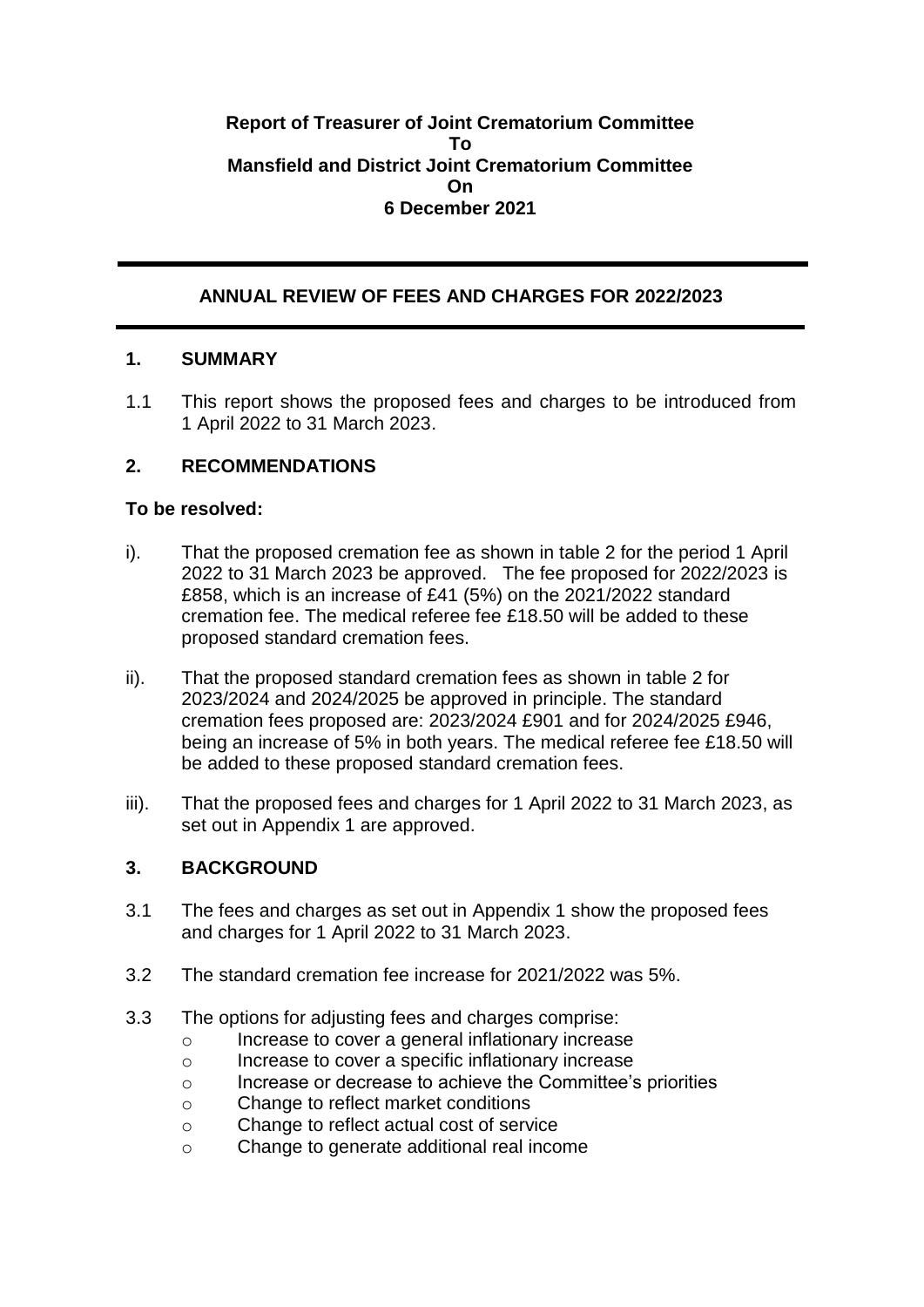Where there has been a change in the level of fees and charges, the basis (as per the above list) has been identified in Appendix 1.

- 3.4 Charges are generally rounded to the nearest 50 pence or £1.
- 3.5 The types of cremation fees listed in Appendix 1, include only the types of cremation in demand. These still include the option to have either a peak, off peak, weekend or direct cremation.
- 3.6 The fees and charges put forward have been used in calculating the proposed budgets for 2022/2023 and changes to this would result also in changes to those budgets.
- 3.7 The Consumer Price Index (CPI), which provides the measure for inflation, was at 3.1% at September 2021. However in its latest statement The Bank of England Monetary Policy Report (September 2021) states that it expected CPI inflation to rise to slightly above 4% in Q4 2021, and could remain elevated above 4% into Q2 2022.

The Bank of England base dropped to a historic low level of 0.1% in March 2020, in response to the Covid-19 pandemic and subsequent national lockdowns. Prior to this, the base rate had been at 0.75% since 1 August 2018. The Base Rate is currently not anticipated to increase again for quite some time, with the Bank of England having written to UK banks asking them how ready they are if interest rates were cut to zero or turned.

3.8 Table 1 below compares the 2021/2022 adult standard cremation fees for the crematoria in our region and the number of cremations undertaken in the 2020 and 2019 calendar years. Please note that the number of cremations data are extracts from the Cremation Society of Great Britain web site.

|                                                | <b>Adult Standard</b> | Number of              | Number of |
|------------------------------------------------|-----------------------|------------------------|-----------|
|                                                | <b>Cremation Fee</b>  | Cremations  Cremations |           |
| <b>Crematorium</b>                             | 2021/2022             | 2019                   | 2020      |
| Bramcote                                       | £730.00               | 2,530                  | 2,703     |
| Wilford Hill - Nottingham (non-city residents) | £782.00               | 1,753                  | 1,913     |
| Derby                                          | £782.00               | 2,101                  | 2,305     |
| Gedling (opened Jan 17)                        | £795.00               | 1,444                  | 1,648     |
| Chesterfield                                   | £808.00               | 2,094                  | 2,424     |
| Barnaby Moor - Retford (opened Feb 19)         | £815.00               | 469                    | 1,152     |
| <b>Mansfield</b>                               | £817.00               | 2,227                  | 2,532     |
| Babworth - Retford (opened Aug 18)             | £820.00               | 757                    | 821       |
| Amber Valley - Swanwick                        | £890.00               | 1,434                  | 1,640     |
| Grantham                                       | £999.00               | 1,031                  | 1,262     |
| Sherwood Forest - Ollerton                     | £999.00               | 735                    | 857       |
| <b>TOTAL Number of Cremations</b>              |                       | 16,575                 | 19,257    |

## **Table 1**

Within the local area the Mansfield Crematoria is the 7th lowest in price for an adult standard cremation fee for 2021/2022.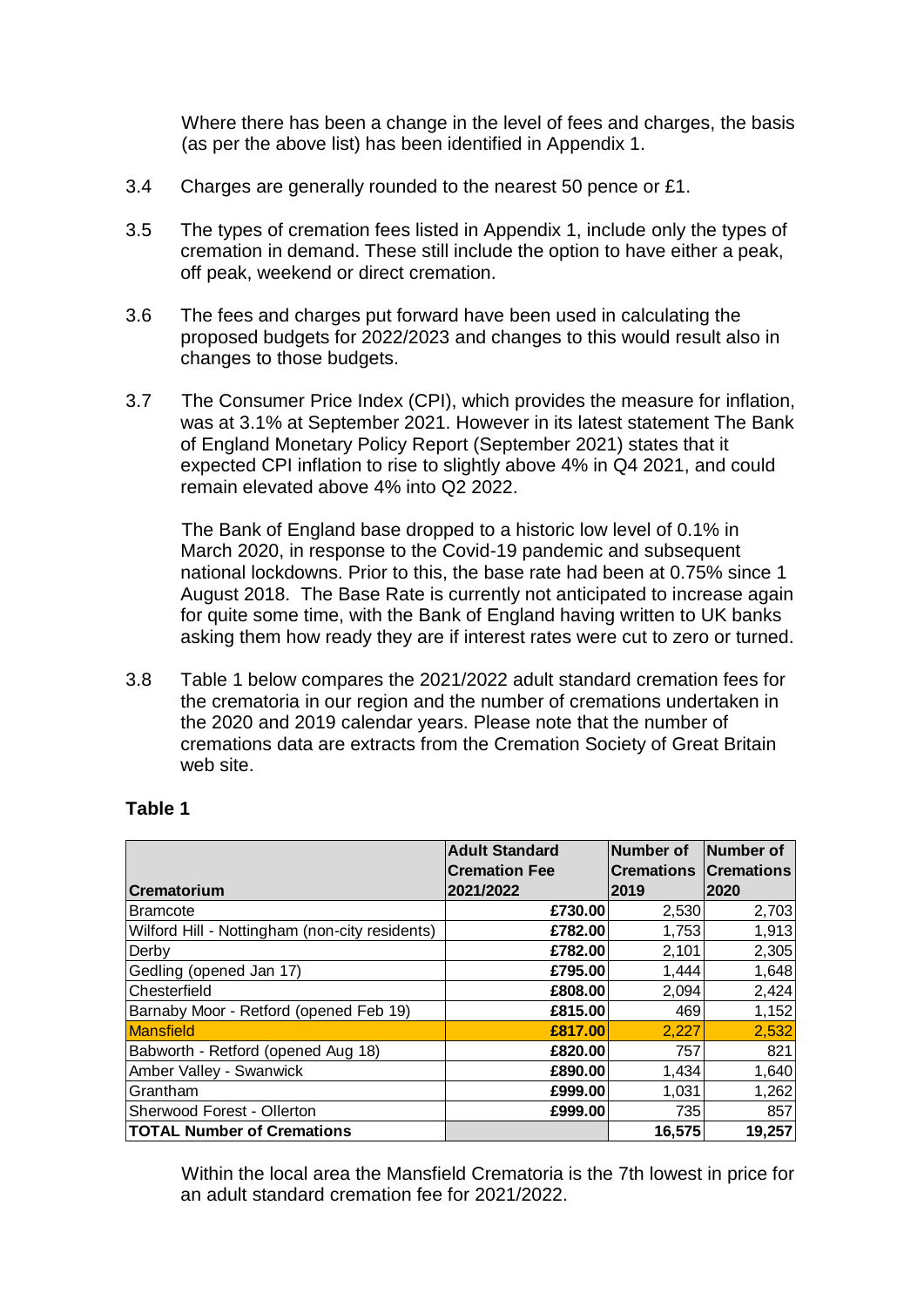- 3.9 Data obtained from the Cremation Society as at 1 January 2021 states that of the 312 Crematoria in the UK, Mansfield is the 145th lowest in price for a basic cremation (83 lowest at 1 January 2020).
- 3.10 Table 2 below shows the recommended increase for standard cremation fees by 5% in 2022/2023, 2023/2024 and 2024/2025.

|                                          | <b>Approved</b> | <b>Proposed</b><br>5%<br>increase | <b>Estimate assuming</b><br>5% increase |        |  |  |  |  |
|------------------------------------------|-----------------|-----------------------------------|-----------------------------------------|--------|--|--|--|--|
|                                          | 2021/2022       | 2022/2023                         | 2023/2024 2024/2025                     |        |  |  |  |  |
|                                          | £               |                                   | £                                       |        |  |  |  |  |
| <b>Cremation fee</b><br>Medical referees | 817.00          | 858.00                            | 901.00                                  | 946.00 |  |  |  |  |
| fee                                      | 18.50           | 18.50                             | 18.50                                   | 18.50  |  |  |  |  |
| <b>TOTAL FEE</b>                         | 835.50          | 876.50                            | 919.50                                  | 964.50 |  |  |  |  |

**Table 2**

- 3.11 The cremation and medical referee's fee for a standard cremation proposed for 2022/2023 is £876.50.
- 3.12 Table 3 below shows alternative percentage increases to the standard cremation fee for 2022/2023 and the additional forecasted income that the higher percentage increases would generate.

## **Table 3**

|                       |      |         |         |         | Percentage increases to the 2020/2021 Cremation Fee    |            |
|-----------------------|------|---------|---------|---------|--------------------------------------------------------|------------|
|                       | 5%   | 6%      | 7%      | 8%      | 9%                                                     | 10%        |
| Standard              |      |         |         |         |                                                        |            |
| Cremation Fee         | £858 | £866    | £874    | £882    | £890                                                   | £899       |
| <b>IForecasted</b>    |      |         |         |         |                                                        |            |
| Number of             |      |         |         |         |                                                        |            |
| <b>Cremations</b>     | 2100 | 2100    | 2100    | 2100    | 2100                                                   | 2100       |
| lForecasted           |      |         |         |         |                                                        |            |
| <b>ICremation Fee</b> |      |         |         |         |                                                        |            |
| Income                |      |         |         |         | £1,801,800 £1,818,600 £1,835,400 £1,852,200 £1,869,000 | £1,887,900 |
| <b>Forecasted</b>     |      |         |         |         |                                                        |            |
| <b>Additional</b>     |      |         |         |         |                                                        |            |
| Income if $%$         |      |         |         |         |                                                        |            |
| rise Increased        |      | £16,800 | £33,600 | £50,400 | £67,200                                                | £86,100    |

3.13 The income received from the standard cremation fees for the financial years 2018/2019 to 2021/2022 (forecast) is shown in table 4 below: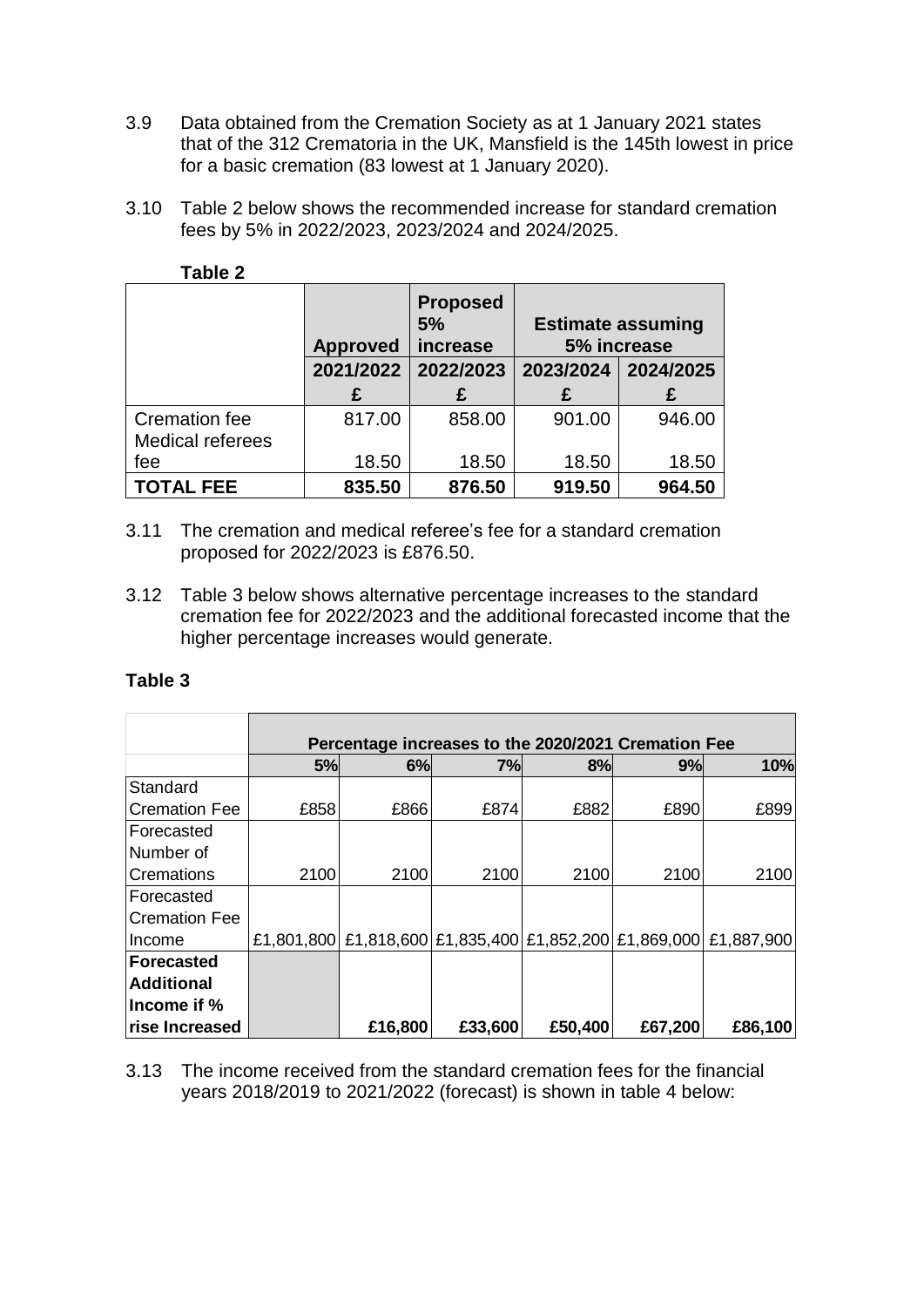## **Table 4**

| Year                | <b>Standard</b><br>Fee | <b>Number of</b><br><b>Cremation Cremations</b><br>per annum | <b>Income</b><br><b>Received</b> | <b>Annual</b><br>Increase/-<br>decrease |  |
|---------------------|------------------------|--------------------------------------------------------------|----------------------------------|-----------------------------------------|--|
| 2018/2019           | £686.00                | 2,235                                                        | £1,526,370                       | $-£61,678$                              |  |
| 2019/2020           | £720.00                | 2,278                                                        | £1,592,893                       | £66,523                                 |  |
| 2020/2021 (Covid19) | £778.00                | 2,734                                                        | £1,925,251                       | £332,358                                |  |

The income received totals above include income for standard cremations as well as other cremation types that attract discounted fee rates.

3.14 Table 5 below shows the standard cremation fee proposed for 2022/2023 to 2024/2025 and the forecast income. The number of cremations forecast from 2022/2023 onwards remains at 2,100 per annum.

#### **Table 5**

| Year      | <b>Standard</b><br><b>Cremation Fee</b><br><b>Proposed</b> | Increase in<br><b>Cremation</b><br>Fee | <b>Number of</b><br><b>Cremations</b> | <b>Annual</b><br><b>Income</b><br><b>Forecast</b> |
|-----------|------------------------------------------------------------|----------------------------------------|---------------------------------------|---------------------------------------------------|
| 2022/2023 | £858.00                                                    | £41                                    | 2,100                                 | £1,801,800                                        |
| 2023/2024 | £901.00                                                    | £43                                    | 2,100                                 | £1,892,100                                        |
| 2024/2025 | £946.00                                                    | £45                                    | 2,100                                 | £1,986,600                                        |

3.15 During January to December 2020 Mansfield Crematorium carried out 2,532 cremations, ranking it the 41st highest of the 312 Crematoria operating throughout the UK (42nd highest in 2019).

## **4. OPTIONS AVAILABLE**

Amendments to the proposed fees and charges can be suggested. However, the impact on the proposed revenue and capital budgets for 2022/2023 – 2024/2025 and the reserves of the JCC needs to be considered.

# **5. RISK ASSESSMENT OF RECOMMENDATIONS AND OPTIONS**

| <b>Risk</b>                                                                                           | <b>Risk Assessment</b>                                                                                                                                            | <b>Risk</b><br>Level | <b>Risk Management</b>                                                                  |
|-------------------------------------------------------------------------------------------------------|-------------------------------------------------------------------------------------------------------------------------------------------------------------------|----------------------|-----------------------------------------------------------------------------------------|
| Financial -That the<br>figures contained<br>within the proposed<br>fees and charges are<br>inaccurate | That the calculations have<br>been made incorrectly.<br>There is a great deal of<br>work involved in bringing<br>the information together and<br>errors may occur | Medium               | A quality check is<br>undertaken<br>throughout the<br>process and errors<br>identified. |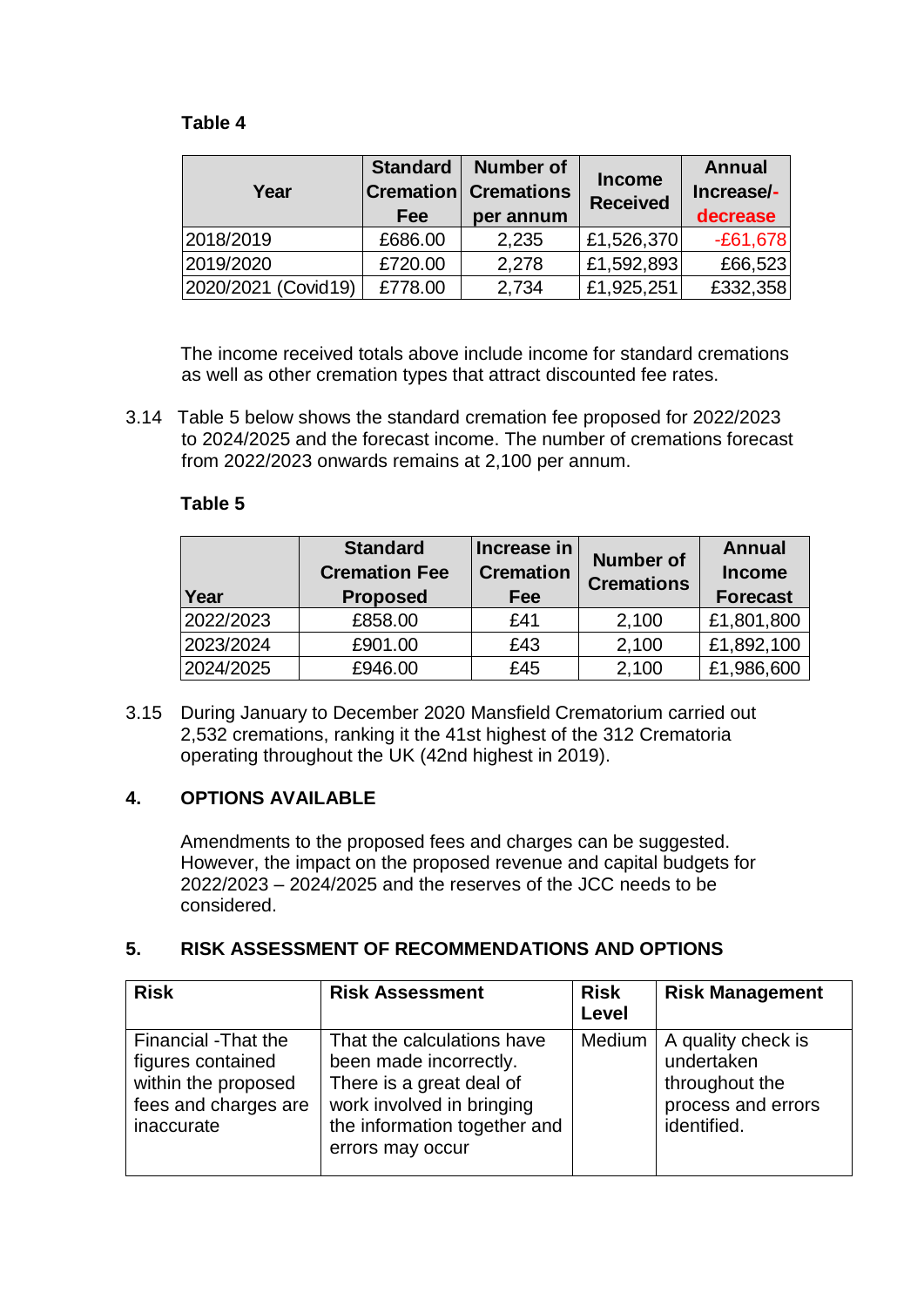| Reputational - That | Work is undertaken to       | Low | The proposals are in |
|---------------------|-----------------------------|-----|----------------------|
| the proposed fees   | review all UK crematoria    |     | line with the Joint  |
| damage the          | fees and annual increases   |     | Crematorium          |
| reputation of the   | and as well as those        |     | Committees           |
| Joint Crematorium   | Crematoria operating within |     | corporate priorities |
| Committee           | our region.                 |     |                      |
|                     |                             |     |                      |

## **6. ALIGNMENT TO COMMITTEES PRIORITIES**

This report is directly aligned to ensuring effective management of the Crematorium.

## **7. IMPLICATIONS RELATING TO RELEVANT LEGISLATION**

- (a) Relevant Legislation: No direct impact
- (b) Human Rights: It is not considered that individual human rights will be infringed.
- (c) Equality and Diversity: No direct impact.
- (d) Climate change and environmental sustainability: The Environmental Permitting (England and Wales) Regulations 2017 – the Environmental Protection (England) (Crematoria Mercury Emissions Burden Sharing Certifications) Direction 2010.
- (e) Crime and Disorder: No direct impact.
- (f) Budget / Resources: The income anticipated from the proposed fees and charges will be included in the 2022/2023 revenue budgets. The impact of any amendments will be assessed.

## **8 CONSULTATION**

Head of Neighbourhoods

## **9 BACKGROUND PAPERS**

Comparison fees and charges and number of cremations carried out have been obtained from the Cremation Society.

| <b>Report Author</b> | $\blacksquare$           | <b>Wendy Gregson</b>          |
|----------------------|--------------------------|-------------------------------|
| Designation          | $\overline{\phantom{0}}$ | <b>Senior Finance Advisor</b> |
| Telephone            | $\overline{\phantom{0}}$ | 01623 463305                  |
| E-mail               | $\overline{\phantom{0}}$ | wgregson@mansfield.gov.uk     |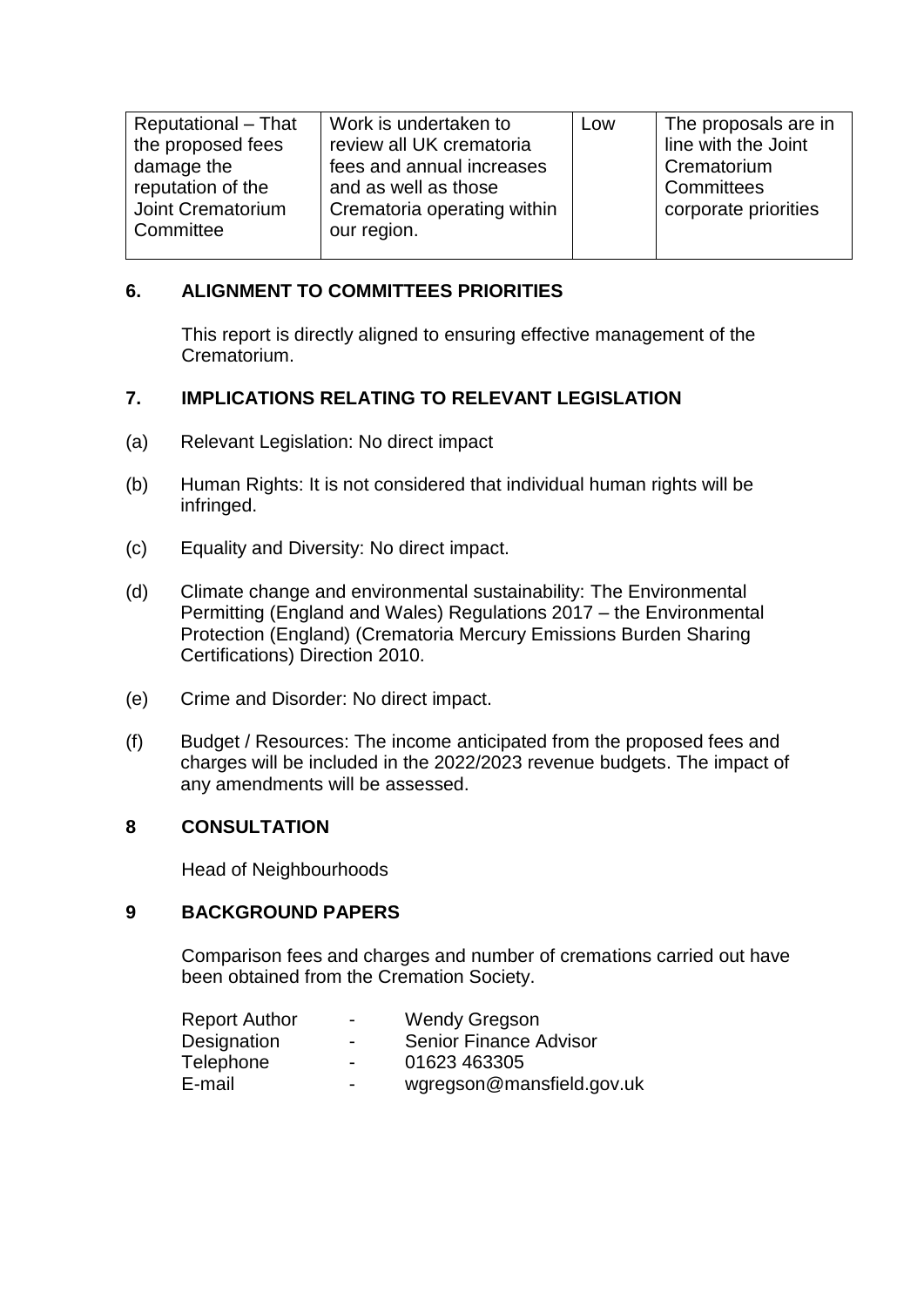## **APPENDIX 1**

| <b>MANSFIELD CREMATORIUM FEES</b>                                    | 2020/2021        | <b>APPROVED FEES AND</b><br><b>CHARGES 2021/2022</b> |       |                  | <b>PROPOSED FEES AND CHARGES FROM 1 APRIL 2022 TO 31 MARCH 2023</b> |       |                  |               |                   |       |                |                                               |  |
|----------------------------------------------------------------------|------------------|------------------------------------------------------|-------|------------------|---------------------------------------------------------------------|-------|------------------|---------------|-------------------|-------|----------------|-----------------------------------------------|--|
|                                                                      |                  | VAT @                                                |       | VAT @            |                                                                     |       |                  |               | Impact on         |       |                |                                               |  |
|                                                                      | <b>Total Fee</b> | <b>Net</b>                                           | 20%   | <b>Total Fee</b> | <b>Net</b>                                                          | 20%   | <b>Total Fee</b> | <b>VAT</b>    | Proposed Increase |       | Net Income     | Basis of Increase Approved                    |  |
| <b>CREMATION FEES</b>                                                |                  |                                                      |       |                  |                                                                     |       |                  |               |                   |       |                |                                               |  |
| For the cremation:                                                   |                  |                                                      |       |                  |                                                                     |       |                  |               |                   |       |                |                                               |  |
| (i) of the body of a person. This is for an hour long                |                  |                                                      |       |                  |                                                                     |       |                  |               |                   |       |                |                                               |  |
| funeral held at peak time on a weekday.                              | £778.00          | £817.00                                              | £0.00 | £817.00          | £858.00                                                             | £0.00 | £858.00          | <b>EXEMPT</b> | £41.00            | 5.02% | £41.00         |                                               |  |
|                                                                      |                  |                                                      |       |                  |                                                                     |       |                  |               |                   |       |                | To achieve the Committees                     |  |
| (ii) surcharge for a saturday Service                                | £108.00          | £110.00                                              | £0.00 | £110.00          | £115.50                                                             | £0.00 | £115.50          | <b>EXEMPT</b> | £5.50             | 5.00% |                | £5.50 priorities                              |  |
| (iii) of the body of a person. Multiple Funerals - Where             |                  |                                                      |       |                  |                                                                     |       |                  |               |                   |       |                |                                               |  |
| more than one funeral will take place in the same chapel.            |                  |                                                      |       |                  |                                                                     |       |                  |               |                   |       |                |                                               |  |
| This is the fee for the second/third etc. coffins only. This         |                  |                                                      |       |                  |                                                                     |       |                  |               |                   |       |                |                                               |  |
| is for an hour long funeral held at peak time on a                   |                  |                                                      |       |                  |                                                                     |       |                  |               |                   |       |                | To achieve the Committees                     |  |
| weekday.                                                             | £650.00          | £663.00                                              | £0.00 | £663.00          | £696.00                                                             | £0.00 | £696.00          | <b>EXEMPT</b> | £33.00            | 4.98% |                | £33.00 priorities                             |  |
| $(iv)$ of the body of a person. This is for a 45 minute              |                  |                                                      |       |                  |                                                                     |       |                  |               |                   |       |                | To achieve the Committees                     |  |
| funeral held at off peak times on a weekday.                         | £490.00          | £663.00                                              | £0.00 | £663.00          | £696.00                                                             | £0.00 | £696.00          | <b>EXEMPT</b> | £33.00            | 4.98% |                | £33.00 priorities                             |  |
| $(v)$ of the body of a person. This is a direct cremation fee,       |                  |                                                      |       |                  |                                                                     |       |                  |               |                   |       |                |                                               |  |
|                                                                      |                  |                                                      |       |                  |                                                                     |       |                  |               |                   |       |                |                                               |  |
| with no service and no attendances at off peak time on a<br>weekday. | £490.00          | £400.00                                              | £0.00 | £400.00          | £416.50                                                             | £0.00 | £416.50          |               | £16.50            | 4.13% | £16.50 service | To reflect actual cost of                     |  |
| (vi) of the body of a person under the age of 18 years but           |                  |                                                      |       |                  |                                                                     |       |                  | <b>EXEMPT</b> |                   |       |                |                                               |  |
| over 24 weeks gestation during pregnancy (Government                 |                  |                                                      |       |                  |                                                                     |       |                  |               |                   |       |                |                                               |  |
| recharge to the Children's Funeral Fund)                             |                  | £210.00                                              | £0.00 | £210.00          | £210.00                                                             | £0.00 | £210.00          | <b>EXEMPT</b> | £0.00             | 0.00% |                | To achieve the Committees<br>£0.00 priorities |  |
| Each cremation is subject to:                                        |                  |                                                      |       |                  |                                                                     |       |                  |               |                   |       |                |                                               |  |
|                                                                      |                  |                                                      |       |                  |                                                                     |       |                  |               |                   |       |                | To reflect actual cost of                     |  |
| A medical referees charge                                            | £18.50           | £18.50                                               | £0.00 | £18.50           | £18.50                                                              | £0.00 | £18.50           | <b>EXEMPT</b> | £0.00             | 0.00% |                | $£0.00$ service                               |  |
| The above Cremation Fees include:                                    |                  |                                                      |       |                  |                                                                     |       |                  |               |                   |       |                |                                               |  |
| •The use of the service chapel                                       |                  |                                                      |       |                  |                                                                     |       |                  |               |                   |       |                |                                               |  |
| .All attendances after the coffin has been placed on the             |                  |                                                      |       |                  |                                                                     |       |                  |               |                   |       |                |                                               |  |
| catafalque                                                           |                  |                                                      |       |                  |                                                                     |       |                  |               |                   |       |                |                                               |  |
| •Preparation and dispersal of cremated remains within the            |                  |                                                      |       |                  |                                                                     |       |                  |               |                   |       |                |                                               |  |
| crematorium grounds or the provision of a bio box if taken           |                  |                                                      |       |                  |                                                                     |       |                  |               |                   |       |                |                                               |  |
| away                                                                 |                  |                                                      |       |                  |                                                                     |       |                  |               |                   |       |                |                                               |  |
| •The provision of recorded music                                     |                  |                                                      |       |                  |                                                                     |       |                  |               |                   |       |                |                                               |  |
| •A cremation certificate, is supplied for all cremated               |                  |                                                      |       |                  |                                                                     |       |                  |               |                   |       |                |                                               |  |
| remains removed from the crematorium                                 |                  |                                                      |       |                  |                                                                     |       |                  |               |                   |       |                |                                               |  |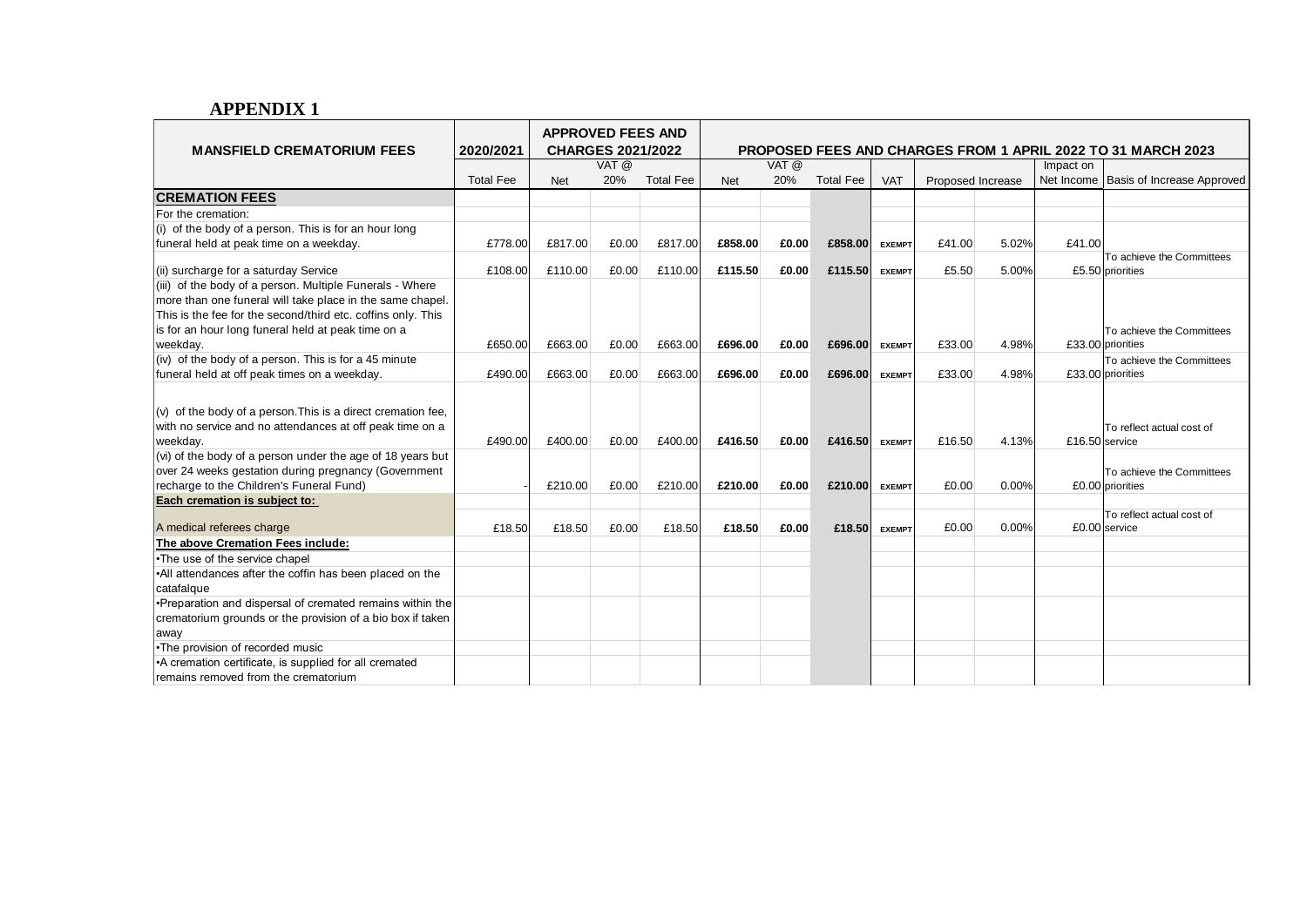| <b>MANSFIELD CREMATORIUM FEES</b>                      | 2020/2021        | <b>APPROVED FEES AND</b> | <b>CHARGES 2021/2022</b> |                  | <b>PROPOSED FEES AND CHARGES FROM 1 APRIL 2022 TO 31 MARCH 2023</b> |                 |                           |               |                   |             |                 |                                             |  |
|--------------------------------------------------------|------------------|--------------------------|--------------------------|------------------|---------------------------------------------------------------------|-----------------|---------------------------|---------------|-------------------|-------------|-----------------|---------------------------------------------|--|
|                                                        |                  |                          | VAT @                    |                  |                                                                     | VAT @           |                           |               |                   |             | Impact on       |                                             |  |
|                                                        | <b>Total Fee</b> | <b>Net</b>               | 20%                      | <b>Total Fee</b> | <b>Net</b>                                                          | 20%             | <b>Total Fee</b>          | <b>VAT</b>    | Proposed Increase |             | Net Income      | Basis of Increase Approved                  |  |
| <b>MISCELLANEOUS CREMATION FEES</b>                    |                  |                          |                          |                  |                                                                     |                 |                           |               |                   |             |                 |                                             |  |
| The use of crematorium organ and organists fee (use of |                  |                          |                          |                  |                                                                     |                 |                           |               |                   |             |                 | To reflect actual cost of                   |  |
| organ 1/3 of fee - organists fee 2/3 of fee)           | £45.00           | £46.00                   | £0.00                    | £46.00           | £48.00                                                              | £0.00           | £48.00                    | <b>EXEMPT</b> | £2.00             | 4.35%       |                 | £2.00 service                               |  |
| The use of the chapel for an extended services/or      |                  |                          |                          |                  |                                                                     |                 |                           |               |                   |             |                 |                                             |  |
| additional time fee                                    | £150.00          | £153.00                  | £0.00                    | £153.00          | £156.00                                                             | £0.00           | £156.00                   | <b>EXEMPT</b> | £3.00             | 1.96%       |                 | £3.00 To cover general inflation            |  |
| The use of of the chapel only (memorial or service     |                  |                          |                          |                  |                                                                     |                 |                           |               |                   |             |                 |                                             |  |
| elsewhere)                                             | £280.00          | £286.00                  | £0.00                    | £286.00          | £291.00                                                             | £0.00           | £291.00                   | <b>EXEMPT</b> | £5.00             | 1.75%       |                 | £5.00 To cover general inflation            |  |
| The strewing of remains cremated from elsewhere -      |                  |                          |                          |                  |                                                                     |                 |                           |               |                   |             |                 |                                             |  |
| administration fee                                     | £60.00           | £61.50                   | £0.00                    | £61.50           | £62.00                                                              | £0.00           | £62.00                    | <b>EXEMPT</b> | £0.50             | 0.81%       |                 | £0.50 To cover general inflation            |  |
| The strewing of remains - appointment fee              | £10.00           | £20.00                   | £0.00                    | £20.00           | £0.00                                                               | £0.00           | £0.00                     | <b>EXEMPT</b> | $-E20.00$         | $-100.00\%$ | -£20.00 service | To reflect actual cost of                   |  |
| Retention of cremated remains - fee per month          | £22.00           | £22.50                   | £0.00                    | £22.50           | £23.00                                                              | £0.00           | £23.00                    | <b>EXEMPT</b> | £0.50             | 2.22%       | £0.50           |                                             |  |
| Register search - fee per year searched                | £13.00           | £11.25                   | £2.25                    | £13.50           | £8.33                                                               | £1.67           | £10.00                    | <b>SR</b>     | $-E3.50$          | $-25.93%$   |                 | To reflect actual cost of<br>-£2.92 service |  |
| Administration fee Section 46 funeral arrangements     |                  | £180.00                  | £0.00                    | £180.00          | £183.00                                                             | £0.00           | £183.00                   | <b>EXEMPT</b> | £3.00             | 1.67%       | £3.00           |                                             |  |
|                                                        |                  |                          |                          |                  |                                                                     |                 |                           |               |                   |             |                 |                                             |  |
| <b>CONTAINERS</b>                                      |                  |                          |                          |                  |                                                                     |                 |                           |               |                   |             |                 |                                             |  |
| The supply of an additional bio box if required        | £15.00           | £15.50                   | £0.00                    | £15.50           | £16.00                                                              | £0.00           | £16.00                    | <b>EXEMPT</b> | £0.50             | 3.23%       |                 | £0.50 To cover general inflation            |  |
|                                                        |                  |                          |                          |                  |                                                                     |                 |                           |               |                   |             |                 | To reflect actual cost of                   |  |
| A standard casket                                      | £40.00           | £41.80                   | £0.00                    | £41.80           | £58.00                                                              | £0.00           | £58.00                    | <b>EXEMPT</b> | £16.20            | 38.76%      | £16.20 service  |                                             |  |
| An infant casket                                       | £20.00           | £20.50                   | £0.00                    | £20.50           | £20.50                                                              | £0.00           | £20.50                    | <b>EXEMPT</b> | £0.00             | 0.00%       |                 | £0.00 To cover general inflation            |  |
| <b>ASH VAULTS</b>                                      |                  |                          |                          |                  |                                                                     |                 |                           |               |                   |             |                 |                                             |  |
| For the interment of cremated remains only:            |                  |                          |                          |                  |                                                                     |                 |                           |               |                   |             |                 |                                             |  |
| 10 year lease                                          | £570.00          | £484.58                  | £96.92                   | £581.50          |                                                                     |                 | £916.67 £183.33 £1,100.00 | SR            | £518.50           | 89.17%      | £432.09 service | To reflect actual cost of                   |  |
| Renewal of 10 year lease                               | £285.00          | £242.50                  | £48.50                   | £291.00          |                                                                     | £500.00 £100.00 | £600.00                   | <b>SR</b>     | £309.00           | 106.19%     | £257.50 service | To reflect actual cost of                   |  |
| Double plaque/new plaque or 2nd Interment              | £285.00          | £242.50                  | £48.50                   | £291.00          | £250.00                                                             | £50.00          | £300.00                   | <b>SR</b>     | £9.00             | 3.09%       |                 | To reflect actual cost of<br>£7.50 service  |  |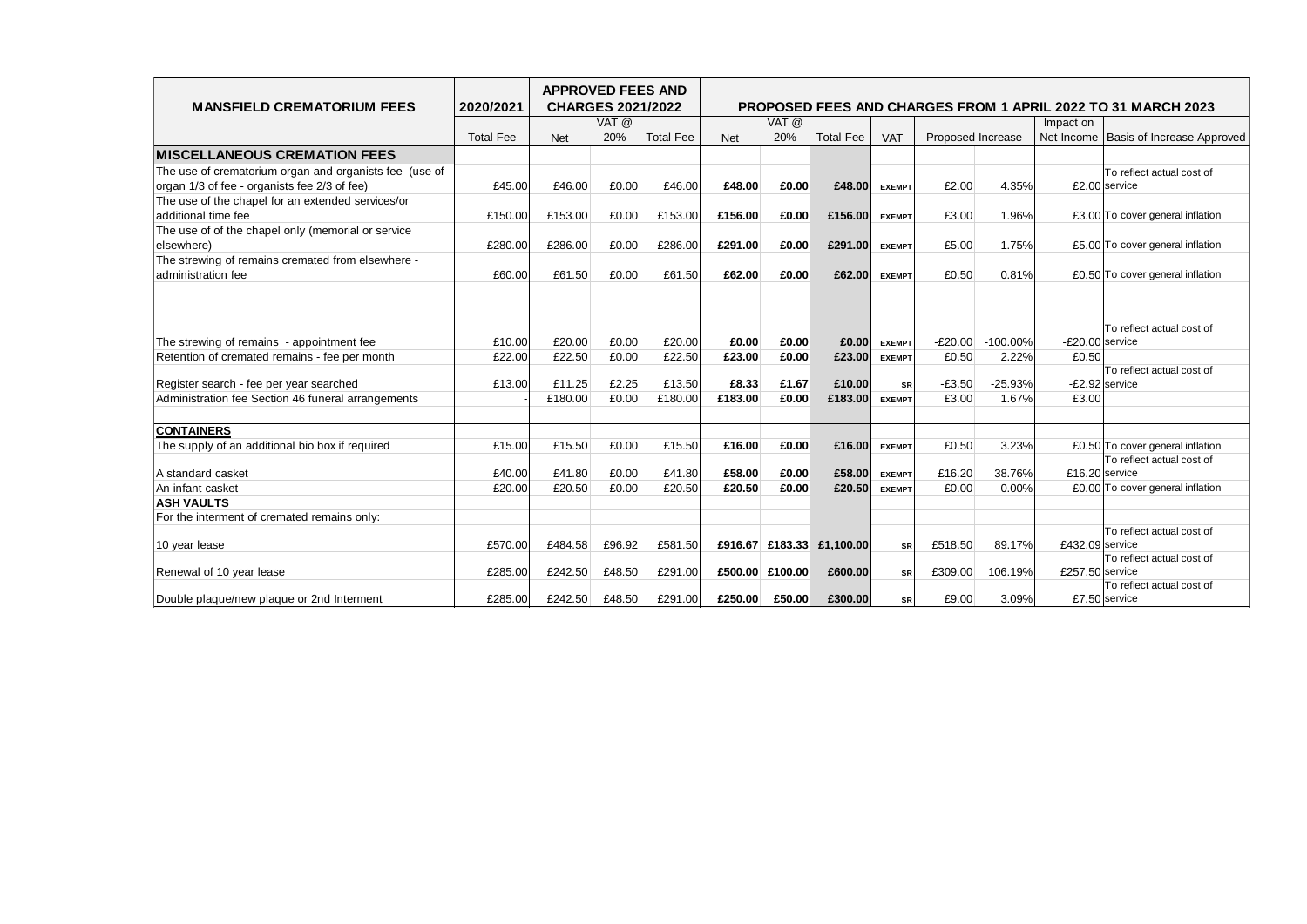| <b>MANSFIELD CREMATORIUM FEES</b>                           | 2020/2021        | <b>APPROVED FEES AND</b> | <b>CHARGES 2021/2022</b> |                  | <b>PROPOSED FEES AND CHARGES FROM 1 APRIL 2022 TO 31 MARCH 2023</b> |        |                  |            |                   |        |            |                                   |  |  |
|-------------------------------------------------------------|------------------|--------------------------|--------------------------|------------------|---------------------------------------------------------------------|--------|------------------|------------|-------------------|--------|------------|-----------------------------------|--|--|
|                                                             |                  |                          | VAT @                    |                  |                                                                     | VAT @  |                  |            |                   |        | Impact on  |                                   |  |  |
|                                                             | <b>Total Fee</b> | <b>Net</b>               | 20%                      | <b>Total Fee</b> | <b>Net</b>                                                          | 20%    | <b>Total Fee</b> | <b>VAT</b> | Proposed Increase |        | Net Income | <b>Basis of Increase Approved</b> |  |  |
| <b>WEBCASTING &amp; DIGITAL IMAGERY</b>                     |                  |                          |                          |                  |                                                                     |        |                  |            |                   |        |            |                                   |  |  |
| Webcast service live. A live webcast viewed via a secure    |                  |                          |                          |                  |                                                                     |        |                  |            |                   |        |            |                                   |  |  |
| easy to use website plus access to a recording of the       |                  |                          |                          |                  |                                                                     |        |                  |            |                   |        |            | To achieve the Committees         |  |  |
| webcast to watch again for a further 28 days.               | £66.00           | £56.25                   | £11.25                   | £67.50           | £58.33                                                              | £11.67 | £70.00           | <b>SR</b>  | £2.50             | 3.70%  |            | £2.08 priorities                  |  |  |
| Physical copy of webcast (DVD/Blu-Ray/USB). A               |                  |                          |                          |                  |                                                                     |        |                  |            |                   |        |            | To achieve the Committees         |  |  |
| recording presented in a customised case                    | £55.00           | £47.08                   | £9.42                    | £56.50           | £50.00                                                              | £10.00 | £60.00           | SR         | £3.50             | 6.19%  |            | £2.92 priorities                  |  |  |
| Additional physical copies of webcast (DVD/Blu-             |                  |                          |                          |                  |                                                                     |        |                  |            |                   |        |            | To achieve the Committees         |  |  |
| Ray/USB). A recording presented in a customised case        |                  | £20.83                   | £4.17                    | £25.00           | £20.83                                                              | £4.17  | £25.00           | <b>SR</b>  | £0.00             | 0.00%  |            | £0.00 priorities                  |  |  |
| Visual tribute - single photo, shown throughout the         |                  |                          |                          |                  |                                                                     |        |                  |            |                   |        |            | To achieve the Committees         |  |  |
| service.                                                    | £5.50            | £5.00                    | £1.00                    | £6.00            | £5.00                                                               | £1.00  | £6.00            | <b>SR</b>  | £0.00             | 0.00%  |            | £0.00 priorities                  |  |  |
| Visual tribute - simple slide show (up to 25 photos).       |                  |                          |                          |                  |                                                                     |        |                  |            |                   |        |            | To achieve the Committees         |  |  |
| Played on a loop or as a one off during the service.        | £44.00           | £37.50                   | £7.50                    | £45.00           | £41.67                                                              | £8.33  | £50.00           | <b>SR</b>  | £5.00             | 11.11% |            | £4.17 priorities                  |  |  |
| Visual tribute - professional photo tribute. A professional |                  |                          |                          |                  |                                                                     |        |                  |            |                   |        |            |                                   |  |  |
| photo tribute of up to 25 photos set to music played as a   |                  |                          |                          |                  |                                                                     |        |                  |            |                   |        |            | To achieve the Committees         |  |  |
| one off during the service.                                 | £77.00           | £65.83                   | £13.17                   | £79.00           | £66.67                                                              | £13.33 | £80.00           | <b>SR</b>  | £1.00             | 1.27%  |            | £0.84 priorities                  |  |  |
| Visual tribute - family supplied video checking. Checking   |                  |                          |                          |                  |                                                                     |        |                  |            |                   |        |            |                                   |  |  |
| and preparation of a video supplied by the family or a      |                  |                          |                          |                  |                                                                     |        |                  |            |                   |        |            | To achieve the Committees         |  |  |
| third party played once during the service.                 | £22.00           | £18.75                   | £3.75                    | £22.50           | £20.83                                                              | £4.17  | £25.00           | <b>SR</b>  | £2.50             | 11.11% |            | £2.08 priorities                  |  |  |
| Visual tribute - physical copy of Pro Photo tribute. A      |                  |                          |                          |                  |                                                                     |        |                  |            |                   |        |            | To achieve the Committees         |  |  |
| recording presented in a customised case.                   | £27.50           | £23.33                   | £4.67                    | £28.00           | £25.00                                                              | £5.00  | £30.00           | srl        | £2.00             | 7.14%  |            | £1.67 priorities                  |  |  |
|                                                             |                  |                          |                          |                  |                                                                     |        |                  |            |                   |        |            | To achieve the Committees         |  |  |
| Additional physical copies                                  | £27.50           | £23.33                   | £4.67                    | £28.00           | £25.00                                                              | £5.00  | £30.00           | SR         | £2.00             | 7.14%  |            | £1.67 priorities                  |  |  |
|                                                             |                  |                          |                          |                  |                                                                     |        |                  |            |                   |        |            | To achieve the Committees         |  |  |
| Additional photos - for each extra set of 25 photos         | £27.50           | £23.33                   | £4.67                    | £28.00           | £25.00                                                              | £5.00  | £30.00           | <b>SR</b>  | £2.00             | 7.14%  |            | £1.67 priorities                  |  |  |
|                                                             |                  |                          |                          |                  |                                                                     |        |                  |            |                   |        |            |                                   |  |  |
| For adding a video to the Pro Photo tribute, any revisions, |                  |                          |                          |                  |                                                                     |        |                  |            |                   |        |            | To achieve the Committees         |  |  |
| or any major departure away from the standard               | £27.50           | £23.33                   | £4.67                    | £28.00           | £25.00                                                              | £5.00  | £30.00           | <b>SR</b>  | £2.00             | 7.14%  |            | £1.67 priorities                  |  |  |
|                                                             |                  |                          |                          |                  |                                                                     |        |                  |            |                   |        |            |                                   |  |  |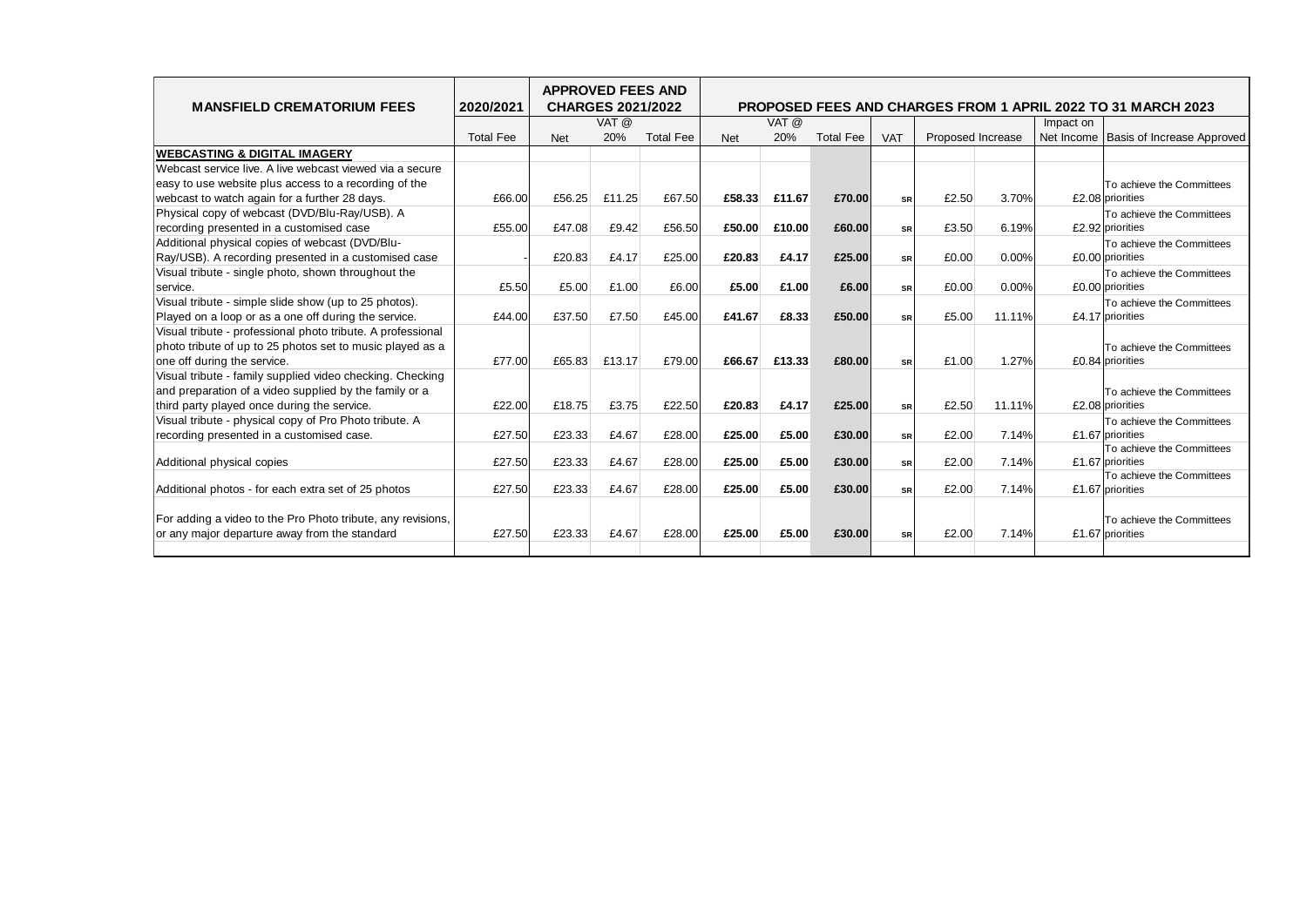| <b>MANSFIELD CREMATORIUM FEES</b>                  | 2020/2021        | <b>APPROVED FEES AND</b><br><b>CHARGES 2021/2022</b> |        |                  | <b>PROPOSED FEES AND CHARGES FROM 1 APRIL 2022 TO 31 MARCH 2023</b> |        |                  |            |                   |             |                 |                                            |
|----------------------------------------------------|------------------|------------------------------------------------------|--------|------------------|---------------------------------------------------------------------|--------|------------------|------------|-------------------|-------------|-----------------|--------------------------------------------|
|                                                    |                  |                                                      | VAT @  |                  |                                                                     | VAT @  |                  |            |                   |             | Impact on       |                                            |
|                                                    | <b>Total Fee</b> | <b>Net</b>                                           | 20%    | <b>Total Fee</b> | <b>Net</b>                                                          | 20%    | <b>Total Fee</b> | <b>VAT</b> | Proposed Increase |             | Net Income      | <b>Basis of Increase Approved</b>          |
| <b>MEMORIALS</b>                                   |                  |                                                      |        |                  |                                                                     |        |                  |            |                   |             |                 |                                            |
| <b>CARDS</b>                                       |                  |                                                      |        |                  |                                                                     |        |                  |            |                   |             |                 |                                            |
| <b>Book of Remembrance:</b>                        |                  |                                                      |        |                  |                                                                     |        |                  |            |                   |             |                 |                                            |
|                                                    | £26.00           | £22.08                                               | £4.42  | £26.50           | £33.33                                                              | £6.67  | £40.00           |            | £13.50            | 50.94%      | £11.25 service  | To reflect actual cost of                  |
| Entries in Book of Remembrance - fee per line      |                  |                                                      |        |                  |                                                                     |        |                  | <b>SR</b>  |                   |             |                 |                                            |
| Digital Book of Remembrance:                       |                  |                                                      |        |                  |                                                                     |        |                  |            |                   |             |                 |                                            |
| Swipe card                                         | £15.00           | £12.92                                               | £2.58  | £15.50           | £0.00                                                               | £0.00  | £0.00            | SR         | $-E15.50$         | $-100.00\%$ | $-£12.92$       |                                            |
| Additional pages for Digital Book of Remembrance   | £60.00           | £51.25                                               | £10.25 | £61.50           | £52.08                                                              | £10.42 | £62.50           | SR         | £1.00             | 1.63%       |                 | £0.83 To cover general inflation           |
| Photos for Digital Book of Remembrance             | £60.00           | £51.25                                               | £10.25 | £61.50           | £52.08                                                              | £10.42 | £62.50           | SR         | £1.00             | 1.63%       |                 | £0.83 To cover general inflation           |
| <b>Miniature Book of Remembrance:</b>              |                  |                                                      |        |                  |                                                                     |        |                  |            |                   |             |                 |                                            |
| Miniature Book of Remembrance + minimum of 2 lines |                  |                                                      |        |                  |                                                                     |        |                  |            |                   |             |                 |                                            |
| inscription                                        | £75.00           | £64.17                                               | £12.83 | £77.00           | £65.42                                                              | £13.08 | £78.50           | <b>SR</b>  | £1.50             | 1.95%       |                 | £1.25 To cover general inflation           |
| Fee per extra line                                 | £16.00           | £13.75                                               | £2.75  | £16.50           | £14.17                                                              | £2.83  | £17.00           | <b>SR</b>  | £0.50             | 3.03%       |                 | To reflect actual cost of<br>£0.42 service |
| <b>Memorial Card:</b>                              |                  |                                                      |        |                  |                                                                     |        |                  |            |                   |             |                 |                                            |
|                                                    |                  |                                                      |        |                  |                                                                     |        |                  |            |                   |             |                 | To reflect actual cost of                  |
| Memorial card and minimum of 2 lines inscription   | £32.00           | £27.50                                               | £5.50  | £33.00           | £29.17                                                              | £5.83  | £35.00           | <b>SR</b>  | £2.00             | 6.06%       |                 | £1.67 service                              |
|                                                    |                  |                                                      |        |                  |                                                                     |        |                  |            |                   |             |                 | To reflect actual cost of                  |
| Fee per extra line                                 | £16.00           | £13.75                                               | £2.75  | £16.50           | £13.33                                                              | £2.67  | £16.00           | <b>SR</b>  | $-£0.50$          | $-3.03%$    | -£0.42 service  |                                            |
| <b>VASE BLOCKS</b>                                 |                  |                                                      |        |                  |                                                                     |        |                  |            |                   |             |                 |                                            |
|                                                    |                  |                                                      |        |                  |                                                                     |        |                  |            |                   |             |                 |                                            |
|                                                    |                  |                                                      |        |                  |                                                                     |        |                  |            |                   |             |                 | To reflect actual cost of                  |
| 10 year lease                                      | £300.00          | £255.00                                              | £51.00 | £306.00          | £458.33                                                             | £91.67 | £550.00          | <b>SR</b>  | £244.00           | 79.74%      | £203.33 service |                                            |
|                                                    |                  | £127.50                                              |        | £153.00          | £208.33                                                             |        |                  |            |                   |             | £80.83 service  | To reflect actual cost of                  |
| Renewal of 10 year lease                           | £150.00          |                                                      | £25.50 |                  |                                                                     | £41.67 | £250.00          | SR         | £97.00            | 63.40%      |                 |                                            |
| Double plaque or new inscription                   | £150.00          | £127.50                                              | £25.50 | £153.00          | £130.00                                                             | £26.00 | £156.00          | <b>SR</b>  | £3.00             | 1.96%       |                 | £2.50 To cover general inflation           |
|                                                    |                  |                                                      |        |                  |                                                                     |        |                  |            |                   |             |                 |                                            |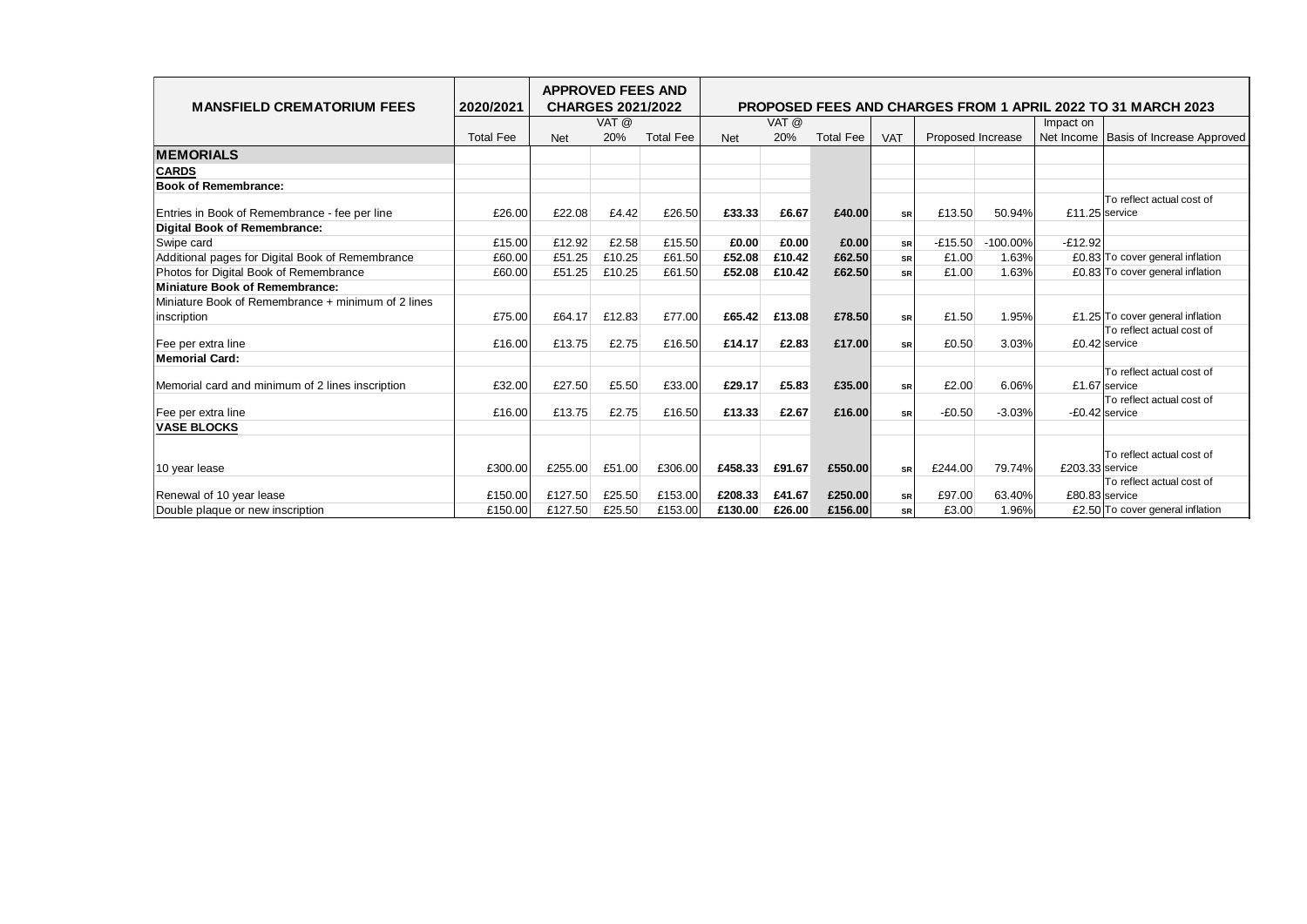| <b>MANSFIELD CREMATORIUM FEES</b>                               | 2020/2021        |         | <b>CHARGES 2021/2022</b> | <b>APPROVED FEES AND</b> | <b>PROPOSED FEES AND CHARGES FROM 1 APRIL 2022 TO 31 MARCH 2023</b> |                 |                  |            |                   |        |                    |                                                |  |
|-----------------------------------------------------------------|------------------|---------|--------------------------|--------------------------|---------------------------------------------------------------------|-----------------|------------------|------------|-------------------|--------|--------------------|------------------------------------------------|--|
|                                                                 |                  |         | VAT @                    |                          |                                                                     | VAT @           |                  |            |                   |        | Impact on          |                                                |  |
|                                                                 | <b>Total Fee</b> | Net     | 20%                      | <b>Total Fee</b>         | <b>Net</b>                                                          | 20%             | <b>Total Fee</b> | <b>VAT</b> | Proposed Increase |        | Net Income         | <b>Basis of Increase Approved</b>              |  |
| <b>BRONZE KERB PLAQUE</b>                                       |                  |         |                          |                          |                                                                     |                 |                  |            |                   |        |                    |                                                |  |
| 5 year lease                                                    | £175.00          | £148.75 | £29.75                   | £178.50                  | £250.00                                                             | £50.00          | £300.00          | <b>SR</b>  | £121.50           | 68.07% | £101.25 service    | To reflect actual cost of                      |  |
| Renewal of 5 year lease                                         | £85.00           | £72.50  | £14.50                   | £87.00                   | £100.00                                                             | £20.00          | £120.00          | <b>SR</b>  | £33.00            | 37.93% | £27.50 service     | To reflect actual cost of                      |  |
| Double plaque or new inscription                                | £90.00           | £76.67  | £15.33                   | £92.00                   | £83.33                                                              | £16.67          | £100.00          | <b>SR</b>  | £8.00             | 8.70%  |                    | To reflect actual cost of<br>£6.66 service     |  |
| <b>MEMORIAL TREE WITH A 10 YEAR LEASE</b>                       |                  |         |                          |                          |                                                                     |                 |                  |            |                   |        |                    |                                                |  |
| With a wooden backed perspex plaque                             | £400.00          | £340.00 | £68.00                   | £408.00                  |                                                                     | £666.67 £133.33 | £800.00          | <b>SR</b>  | £392.00           | 96.08% | £326.67 priorities | To achieve the Committees                      |  |
| Renewal, refurbishment or double inscription on a new<br>plaque | £110.00          | £93.75  | £18.75                   | £112.50                  | £125.00                                                             | £25.00          | £150.00          | <b>SR</b>  | £37.50            | 33.33% | £31.25 service     | To reflect actual cost of                      |  |
| Renewal of 10 year lease                                        | £200.00          | £170.00 | £34.00                   | £204.00                  | £208.33                                                             | £41.67          | £250.00          | <b>SR</b>  | £46.00            | 22.55% |                    | To achieve the Committees<br>£38.33 priorities |  |
| MEMORIAL ROSE BUSH OR SHRUB WITH A 5 YEAR<br><b>LEASE</b>       |                  |         |                          |                          |                                                                     |                 |                  |            |                   |        |                    |                                                |  |
| With a perspex plaque with backing                              | £225.00          | £191.25 | £38.25                   | £229.50                  | £250.00                                                             | £50.00          | £300.00          | <b>SR</b>  | £70.50            | 30.72% | £58.75 service     | To reflect actual cost of                      |  |
| Renewal of 5 year lease                                         | £112.50          | £95.83  | £19.17                   | £115.00                  | £125.00                                                             | £25.00          | £150.00          | <b>SR</b>  | £35.00            | 30.43% | £29.17 service     | To reflect actual cost of                      |  |
| Renewal, refurbishment or double inscription on a new<br>plaque | £112.50          | £95.83  | £19.17                   | £115.00                  | £125.00                                                             | £25.00          | £150.00          | SR         | £35.00            | 30.43% | £29.17 service     | To reflect actual cost of                      |  |
| <b>MEMORIAL ROSE BED</b>                                        |                  |         |                          |                          |                                                                     |                 |                  |            |                   |        |                    |                                                |  |
| Renewal of 5 year Lease                                         | £385.00          | £327.50 | £65.50                   | £393.00                  | £416.67                                                             | £83.33          | £500.00          | <b>SR</b>  | £107.00           | 27.23% |                    | To achieve the Committees<br>£89.17 priorities |  |
| Renewal, refurbishment or double inscription on a new<br>plaque | £112.50          | £95.83  | £19.17                   | £115.00                  | £125.00                                                             | £25.00          | £150.00          | <b>SR</b>  | £35.00            | 30.43% | £29.17 service     | To reflect actual cost of                      |  |